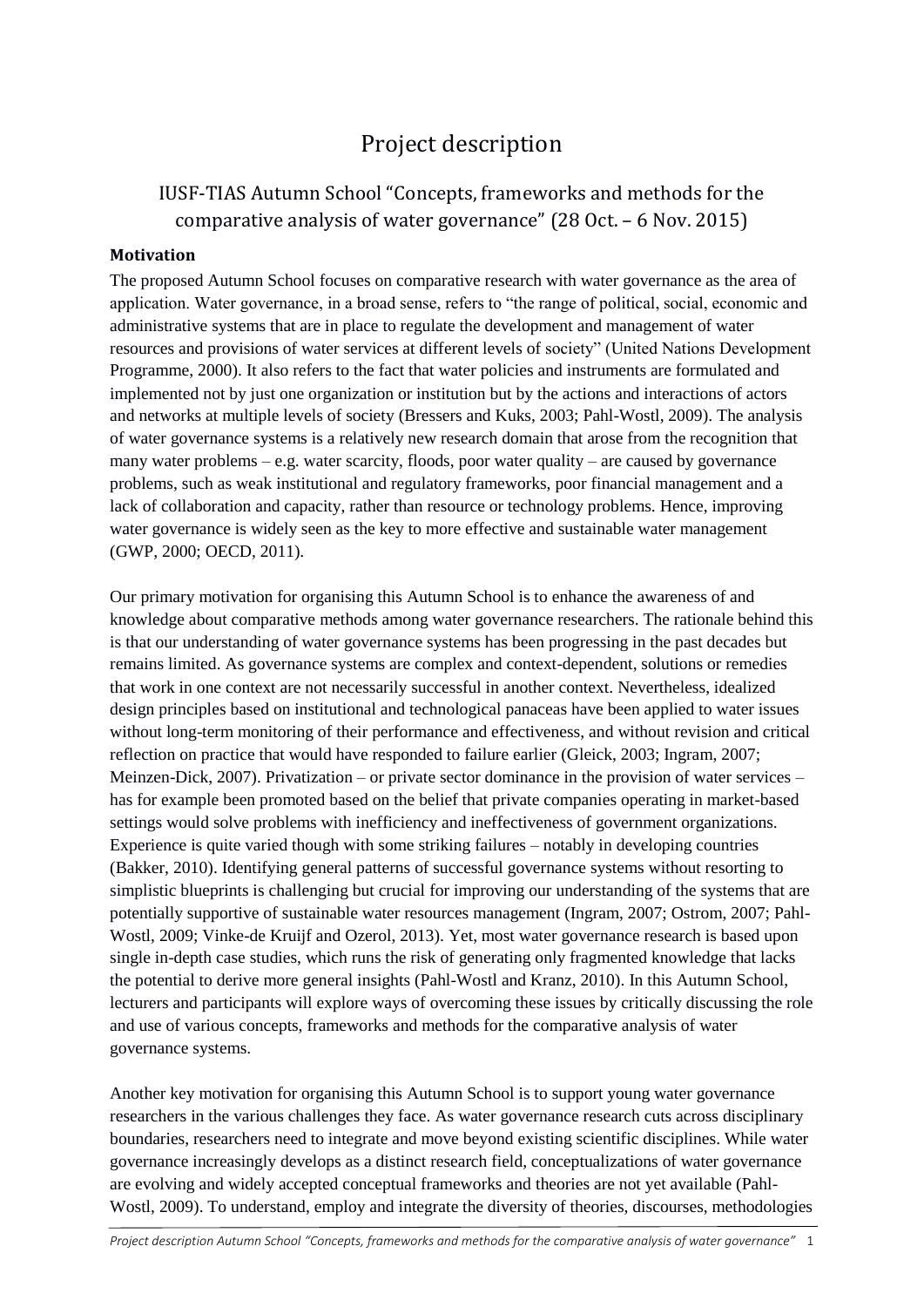and concepts is challenging to young researchers who often are not trained to integrate biophysical and social sciences (Patterson et al., 2013). This Autumn School will support young researchers by guiding them through a range of relevant theories, concepts and frameworks to avoid philosophical and methodological mismatches and conflicts.

Compared to more disciplinary-bounded research, water governance research poses considerable professional challenges to young researchers. For example, they may experience difficulty in identifying relevant professional networks and scientific journals (Patterson et al., 2013). From previous Autumn Schools, we also know that many young water governance researchers have little opportunity within their own institutions to interact with peers who have similar interests. An important aspect of the Autumn School is therefore to provide networking opportunities for young researchers and to provide the forum which allows them to learn from the experiences of others, for example, regarding publication strategies and project development.

Another challenging aspect of water governance research is to produce knowledge that is relevant to not only science, but also to policy and practice (Patterson et al., 2013; Pahl-Wostl et al., 2013). Throughout the Autumn School, attention will be given to linking policy and practice, involving stakeholders, fostering mutual and transformative learning processes and other aspects that are relevant for the production of socially relevant knowledge.

# **Objectives and scope**

This Autumn School's objectives are to raise the awareness of and knowledge about comparative water governance research and to support young (doctoral and postdoctoral) researchers in developing their career. The event brings together lecturers and participants with diverse disciplinary backgrounds who will exchange and discuss their knowledge about and experiences with the comparative analysis of water governance systems, including the applicability of specific concepts, frameworks and methods. By participating in this Autumn School, young researchers can expect:

- 1. To deepen their current understanding of the concepts, frameworks and methods that are supportive of comparative analysis in water governance.
- 2. To strengthen their ability to assess and apply key concepts, frameworks and methods in comparative water governance research.
- 3. To establish new network contacts with both young and experienced researchers from various disciplinary and socio-cultural backgrounds.
- 4. To strengthen their ability to critically reflect on research activities and proposals (from themselves and others) as well as to develop ideas for future research.
- 5. To strengthen their general ability to execute, communicate and publish socially relevant, interdisciplinary water governance research.

Senior scientists with relevant expertise on the key topics will be brought in to lead the sessions. In plenary lectures and working sessions, they will approach the Autumn School theme from different perspectives, whilst touching upon philosophical, methodological, normative and practical issues. Some sessions are oriented towards the practical application of specific concepts, methods or frameworks and the production of socially relevant knowledge. Other sessions focus more on theoretical concepts and discourses and normative and philosophical issues, such as, the desirability of comparing and the appropriateness of generic concepts, methods or frameworks. In any event, specific attention will be paid to questions of causality and contextuality, which are both at the heart of comparison in water governance.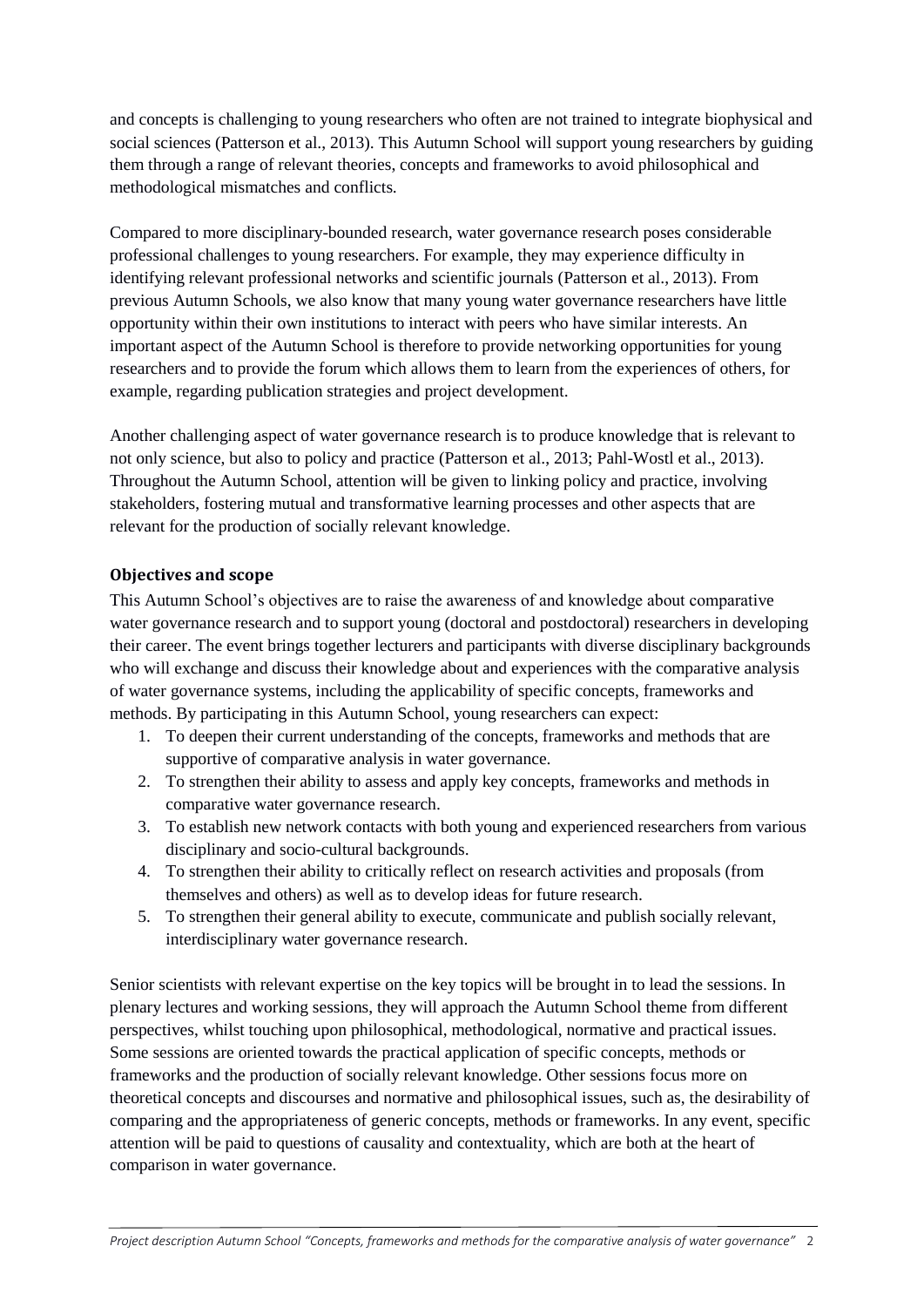# **Themes and issues to be addressed**

The following topics will be covered in the Autumn School:

- 1. Introduction to comparative water governance research: overview of the water governance literature and comparative methods.
- 2. Key themes:
	- 2.1. Concepts: role and use of theoretical concepts, discourses, and overcoming paradigms as panaceas.
	- 2.2. Frameworks: background and use of existing frameworks, theory-building.
	- 2.3. Methods: introduction of various methods for comparative analysis, selecting and comparing cases, data collection, use of databases and secondary data.
- 3. Cross-cutting themes: working across disciplinary boundaries, linking research and practice, publication of results.

# *1. Introduction*

Even though the Autumn School is an advanced course, a basic introduction of governance in the context of sustainable water management is considered valuable. Not only do participants have diverse background and skill levels, the distinction between governance and management is not always clear and conceptualisations of these processes are evolving and remain contested. Also, researchers can hold different positions on the uses and purposes of comparison. This may relate to different notions of causality and contextuality, which are not always made explicit. To avoid philosophical and methodological ambiguities, lecturers will be asked to begin their session with an introduction of how they define and approach water governance and reflect upon their experiences with comparative analysis. In addition, a general overview of water governance and comparative methods will be provided on the first day. Related key questions are:

- How do we conceptualize (and assess) water governance systems?
- What is the value and purpose of comparative water governance research?

# *2. Key themes*

# *2.1 Concepts*

Concepts do play an important role in water management research, policy and practice. Some concepts have been around for several decades now (e.g. integrated water resources management (IWRM), good governance and public participation) whereas other concepts have been emerging more recently (e.g. water-energy-food nexus or adaptive water management). Many of these concepts have proven to play an important role in steering research projects and attracting the attention of policymakers and politicians; yet they are often mistakenly presented or promoted as panaceas or universal remedies to water problems. Against this background, this Autumn School aims to provide a forum where participants critically discuss and reflect on the role and use of theoretical and policy concepts. Related key questions are:

- How do theoretical and policy concepts relate to comparative water governance research?
- How can comparative research contribute to the development/critique of central concepts and help to overcome the role of paradigms as panaceas in water governance analysis and policy discourse (for example by assessing their contextuality)?
- What are requirements for a diagnostic approach that maps classes of problems to classes of solutions and assesses transferability of lessons learned from one place to another?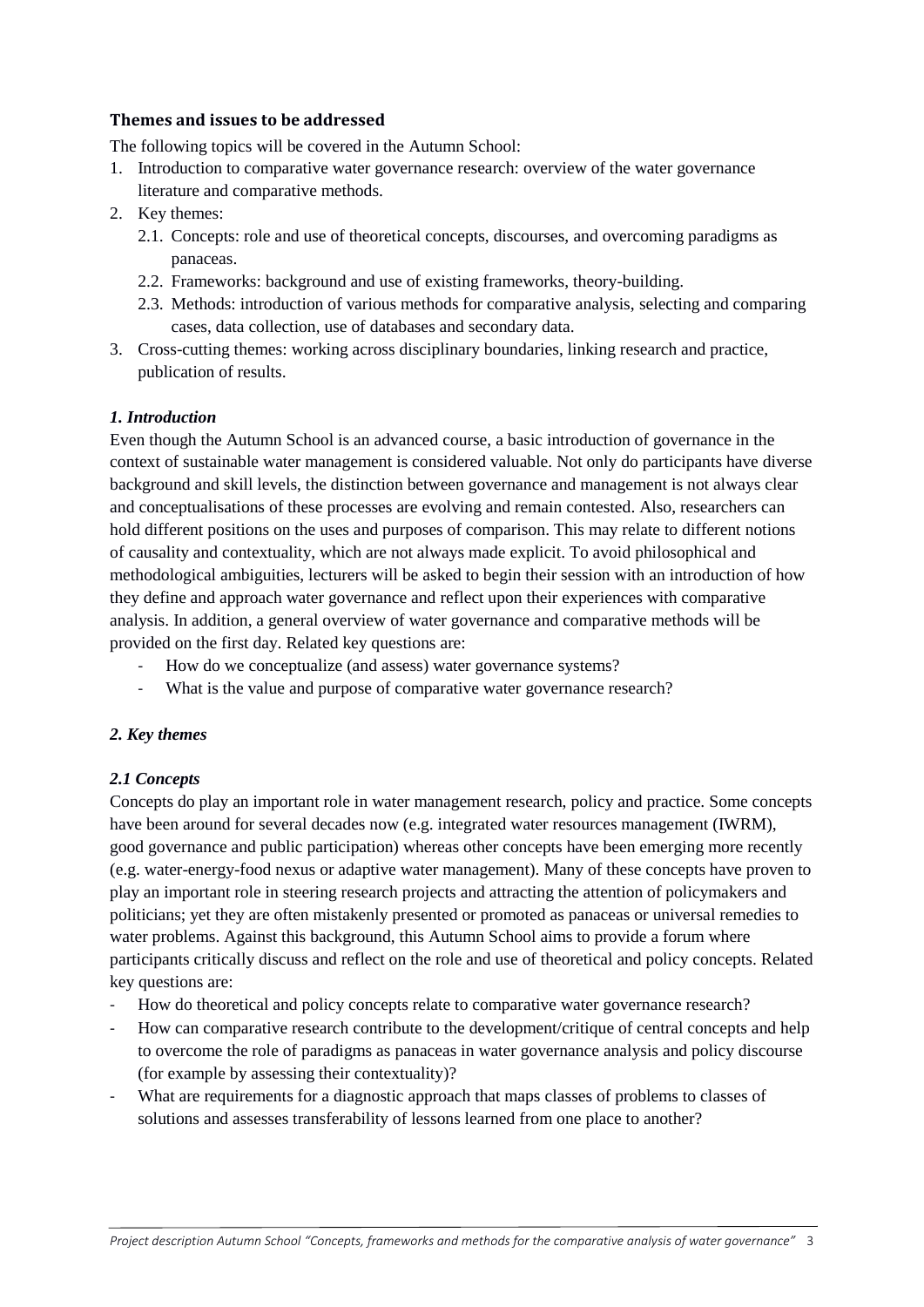#### *2.2 Frameworks*

In the past decades, various frameworks were developed to analyse and assess social-ecological systems in general and water governance systems in particular. Examples of these frameworks are the Driver, Pressure, State, Impact, Response (DPSIR) framework that is commonly used in the policy domain, the Management and Transition Framework that focuses on adaptive and integrated management (developed by Pahl-Wostl) and the Social-Ecological Systems Framework that focuses on sustainable resource governance (developed by Ostrom) (for an overview, see Binder et al., 2013). Each of these frameworks rests on diverse assumptions, concepts, values and practices and is rooted in diverse scientific disciplines. The Autumn School aims to provide participants with a general overview of various frameworks and their underlying assumptions. Moreover, attention will be paid to the need and use of frameworks in comparative research as well as the role of theories and how to contribute to theory-building. In a working session, participants will acquire practical experience in the application of the Management and Transitions Framework. Related key questions are:

- What are the (disciplinary) backgrounds of well-known existing frameworks (e.g. the Management and Transition or the Social-Ecological Systems Frameworks)?
- To what extent are standardized representations needed and useful when comparing water governance systems?
- To what extent are existing frameworks supportive of comparative water governance research?
- How do frameworks relate to theories and how can the use of frameworks contribute to theorybuilding?

#### *2.3 Methods*

How to actually design and implement comparative water governance research is another key theme in the proposed Autumn School. In the various sessions, lecturers will discuss a range of methods for comparative analysis, including qualitative methods (small-N), qualitative comparative analysis (intermediate-N) and quantitative methods (large-N). In addition, there will be attention given to mixed methods (i.e. combining qualitative and quantitative methods). Particular attention will be paid to set-theoretic methods, including Qualitative Comparative Analysis (QCA), which enable cross-case comparison – and therefore the formulation of more generalizable insights – while capturing the complexity of individual cases. The method assumes set-theoretic relations, i.e. various combinations of conditions may produce the same outcome, instead of correlational relationships between variables (Rihoux and Ragin, 2009; Schneider and Wagemann, 2012). The method was recently applied successfully in water governance research (Huntiens et al., 2011; Pahl-Wostl and Knieper, 2014). Attention will also be paid to the selection of cases, the collection of data (fieldwork), the design and use of databases for storing and organizing data and the harmonization of primary data and secondary data (e.g. from existing databases). Related key questions are:

- What are the advantages and disadvantages of various methods when comparing complex water governance systems?
- How do comparative designs relate to other designs (e.g. single case studies)?
- What methods exist for selecting cases and collecting data? What are the main issues?
- How can we design and use databases in comparative water governance research?
- How can we harmonize data from existing databases (secondary data) and primary data?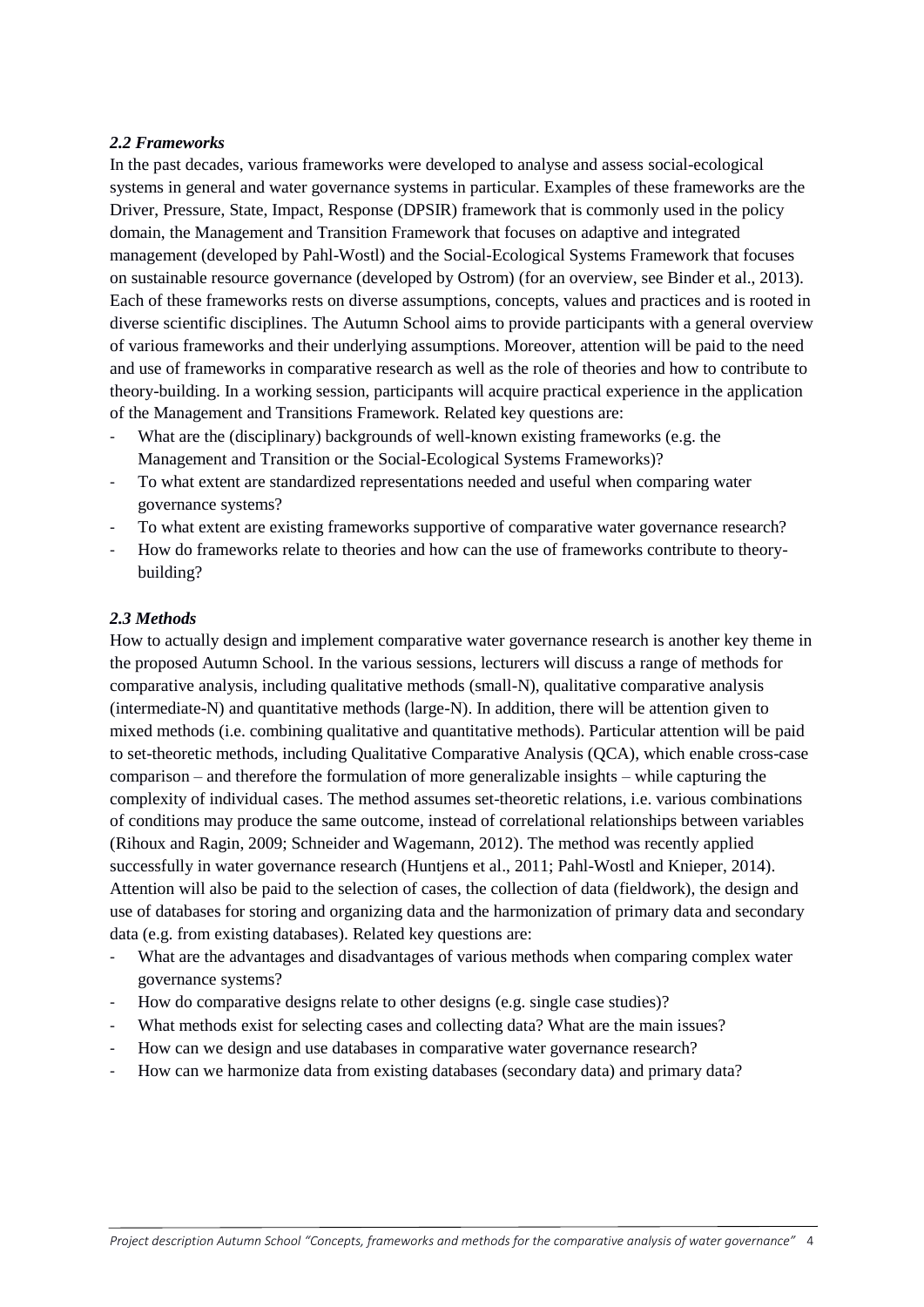# *3. Cross-cutting issues*

Complex environmental problems cannot be tackled using traditional conceptual frameworks and disciplinary approaches and methods alone. They require research that integrates insights from the natural and the social sciences and produces socially relevant knowledge (Pahl-Wostl et al., 2013). To be relevant, water governance researchers should thus work across disciplinary boundaries and link research and practice. As a consequence, (young) researchers face multiple challenges, including generating peer-reviewed knowledge and fostering transformative learning processes (Patterson et al., 2013). Within this context, the Autumn School aims to address a number of cross-cutting questions:

- How can we effectively generate peer-reviewed knowledge (i.e. what are appropriate journals and what can we expect from and deal with review processes)?
- How can we best work with stakeholders in our research and effectively link research and practice (i.e. how to engage stakeholders and to advise policy makers)?
- How can we address and overcome disciplinary boundaries (i.e. raise epistemological awareness and avoid discipline-specific jargon)?

### **Programme**

The Autumn School will take place over nine days, excluding the arrival day (Tuesday) and departure day (Friday). The programme consists of two lecturing blocks, one in the first week (Weds., Thurs., Fri.) and another one in the second week (Mon., Tues., Weds.). The final Thursday will be used to summarize and evaluate the sessions including lectures and group work. A detailed overview of the programme is included at the end of this section. Throughout the Autumn School, participants are expected to actively engage in discussions, to apply the various concepts, frameworks and methods that they learn, and to present and reflect on their own and the research designs of other participants. There will be ample opportunity to discuss conceptual and methodological issues with other participants and the lecturers.

#### *Format of the sessions*

The general format of the lecturing days is to hold interactive lectures in plenary sessions, followed by working sessions in which participants further reflect upon, and as appropriate apply, the theme of the lecture in small groups. As a means of introducing the lecturer, one of the organisers or participants will interview the lecturer asking questions regarding his or her personal and professional background, the highlights and lowlights of their career, greatest challenges and so on. In the plenary sessions, the lecturers will address one or more of the following aspects of comparative water governance research: philosophical, theoretical and methodological underpinnings (with attention to disciplinary boundaries, models, paradigms and concepts), practical implementation (the development of a research design, selecting and analysing cases, design and use of databases), as well as communication (network development, communication tailored to various sectors/stakeholders, dissemination to policy and practice and scientific publications). Lecturers will be asked to provide a proper introduction to the topic (i.e. underlying background, concepts, definitions), to present the 'state-ofthe-art' as well as innovations and critiques, to consider the diverse backgrounds and knowledge levels of participants, to provide concrete examples, to reflect upon practical experiences and to use a dynamic, lively and interactive teaching approach that allows for informal discussions.

In the working sessions, participants can further apply and reflect on the aspects that have been introduced and discussed in the plenary lectures. On the first day, participants will be asked to present their own research (the organisers will likely request a poster and a 3-minute pitch) and to comment on the research of other participants. In the other sessions, participants can be asked to actually apply a concept, framework or method that has been taught to their own research, to develop a research design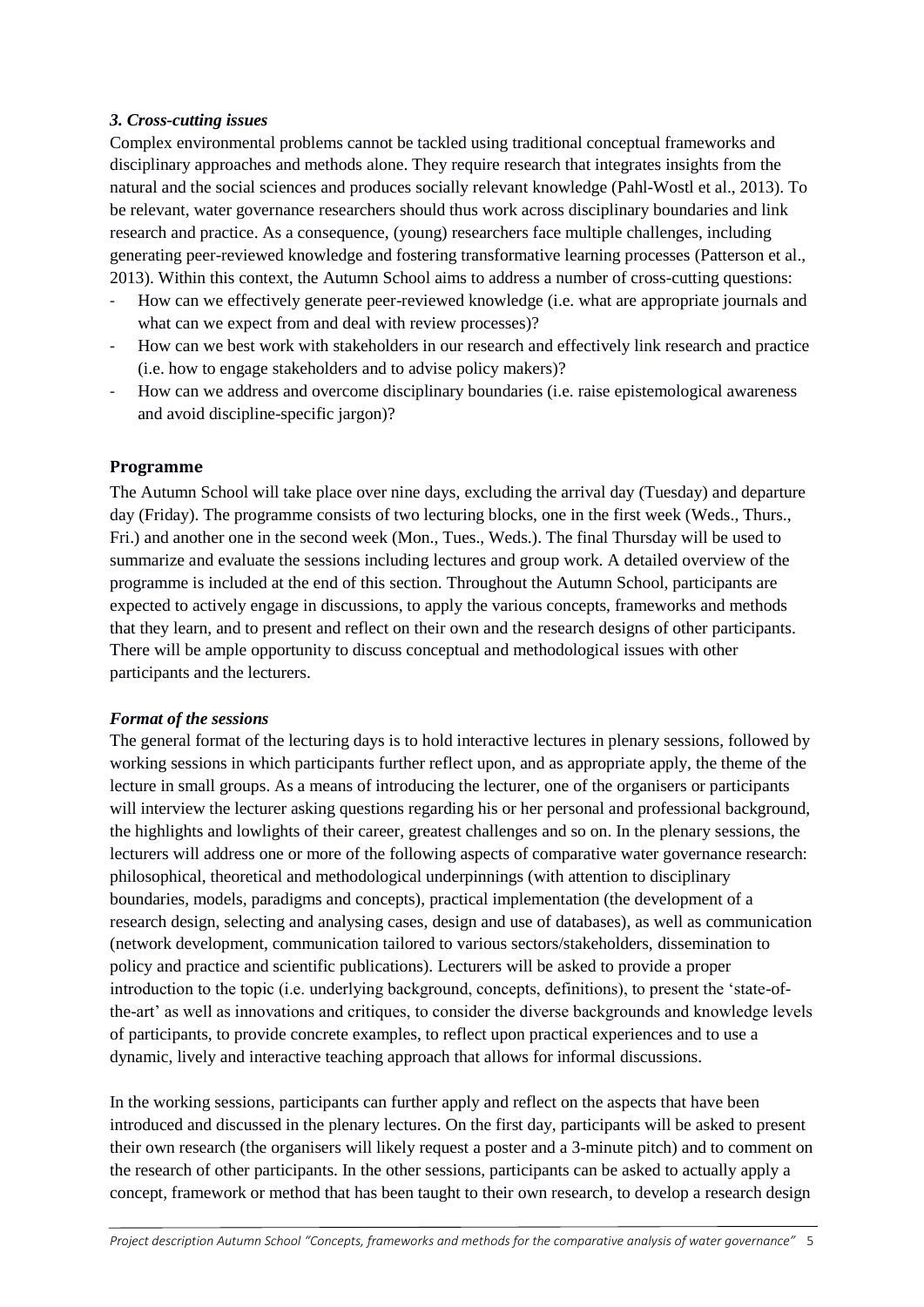for a particular pre-formulated research theme and so on. When possible, participants will work in small teams comprising persons who have experience with different research methods. The working session on QCA and the one on frameworks and databases will be organized in collaboration with experts from the Institute of Environmental Systems Research (Claudia Pahl-Wostl, Christian Knieper). Participants will be asked to bring their laptops so that they can acquire practical experience with relevant software.

#### *Additional activities and follow-up*

To stimulate informal contacts, the organizers will arrange an excursion and organize a farewell party on the last evening. In the period before the Autumn School, a list of participants will be provided including information about their research and the participants are invited to join a LinkedIn group so that they have the opportunity to get to know each other a bit in advance of the event. Moreover, they can make use of the opportunity to share any of their draft materials (e.g. a research design or draft journal article) with one of the lecturers. Throughout the Autumn School, there will be time for the lecturers to provide written and oral feedback on this piece of work.

Experiences from young researchers in Australia indicate that the establishment of communities of practice is a practical and valuable strategy for supporting young researchers in the water governance domain (Patterson et al., 2013). Inspired by these experiences and our own, we will offer participants the option of setting up a separate working group on comparative water governance under the umbrella of The Integrated Assessment Society (TIAS). Like other TIAS working groups, this group could organise webinars, collaborate in joint projects and organize a session for an upcoming TIAS conference (planned for 2016). This initiative could help participants staying in touch with each other and also support them in extending their network further.

#### **References**

- Bakker, K.J., 2010. Privatizing water: governance failure and the world's urban water crisis. Cornell University Press, Ithaca, NY.
- Binder, C.R., Hinkel, J., Bots, P.W.G., Pahl-Wostl, C., 2013. Comparison of Frameworks for Analyzing Social-ecological Systems, Ecology and Society. The Resilience Alliance.
- Bressers, H.T.A., Kuks, S.M.M., 2003. What does "governance" mean? From conception to elaboration, In: Bressers, H., Rosenbaum, W.A. (Eds.), Achieving sustainable development: The challenge of governance across social scales. Praeger Publishers, Westport, pp. 65-88.
- Gleick, P., 2003. Global Freshwater Resources: Soft-Path Solutions for the 21 Century. . Science 302 1524-1528.
- GWP, 2000. Towards Water Security: A framework for action. Global Water Partnership, Stockholm, Sweden and London, United Kingdom.
- Huntjens, P., Pahl-Wostl, C., Rihoux, B., Schlueter, M., Flachner, Z., Neto, S., Koskova, R., Dickens, C., Kiti, I.N., 2011. Adaptive Water Management and Policy Learning in a Changing Climate: a Formal Comparative Analysis of Eight Water Management Regimes in Europe, Africa and Asia. Environmental Policy and Governance 21, 145-163.
- Ingram, H., 2007. Beyond Universal Remedies for Good Water Governance: A Political and Contextual Approach, In: Garrido, A., Ingram, H. (Ed.), Water for Food in a Changing World. Routledge, pp. 241-261.
- Meinzen-Dick, R., 2007. Beyond panaceas in water institutions. P Natl Acad Sci USA 104, 15200-15205.
- OECD, 2011. Water Governance in OECD Countries: A Multi-level approach, OECD Studies on Water. OECD publishing, Paris, France.
- Ostrom, E., 2007. A diagnostic approach for going beyond panaceas. P Natl Acad Sci USA 104, 15181-15187.
- Pahl-Wostl, C., 2009. A conceptual framework for analysing adaptive capacity and multi-level learning processes in resource governance regimes. Global Environmental Change-Human and Policy Dimensions 19, 354-365.
- Pahl-Wostl, C., Giupponi, C., Richards, K., Binder, C., de Sherbinin, A., Sprinz, D., Toonen, T., van Bers, C., 2013. Transition towards a new global change science: Requirements for methodologies, methods, data and knowledge. Environmental Science & Policy 28, 36-47.
- Pahl-Wostl, C., Knieper, C., 2014. The capacity of water governance to deal with the climate change adaptation challenge: Using fuzzy set Qualitative Comparative Analysis to distinguish between polycentric, fragmented and centralized regimes. Global Environmental Change 29, 139-154.

Pahl-Wostl, C., Kranz, N., 2010. Water governance in times of change. Environmental Science & Policy 13, 567-570.